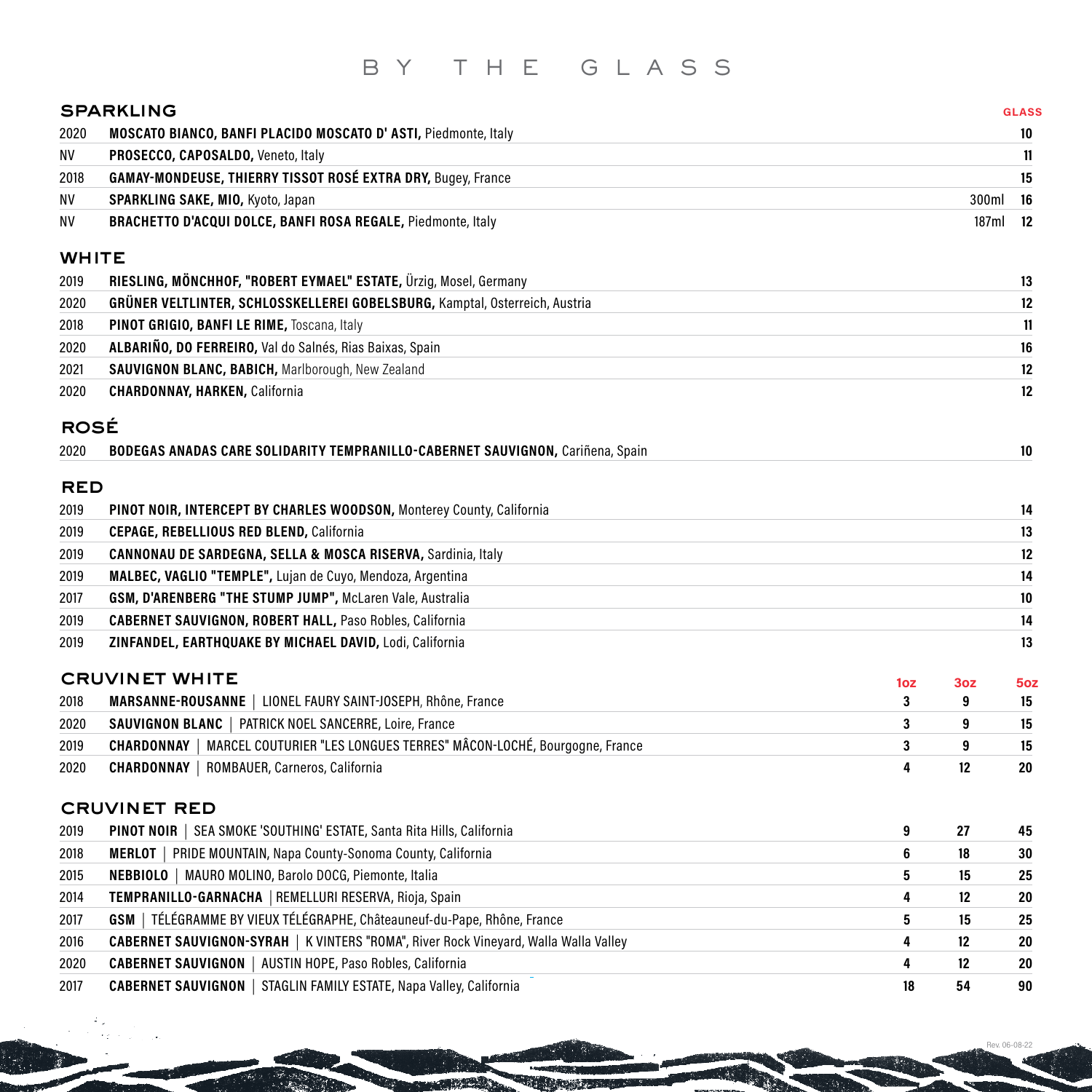# WHITES

|           | <b>SPARKLING</b>                                               | <b>BOTTLE</b> |
|-----------|----------------------------------------------------------------|---------------|
| NV        | BANFI ROSA REGALE BRACHETTO D'ACQUI DOLCE, Piedmonte, Italy    | 187ml<br>-12  |
| NV        | ROEDERER ESTATE BRUT, California                               | 375ml 32      |
| 2020      | <b>BANFI PLACIDO MOSCATO D'ASTI, Piedmonte, Italy</b>          | 40            |
| NV        | <b>OPERA PRIMA BRUT, Spain</b>                                 | 40            |
| NV        | POL ROGER BRUT, Epernay, Champagne, France                     | 116           |
| <b>NV</b> | KRUG 'GRANDE CUVEE' BRUT, Reims, Champagne, France             | 350           |
| 2002      | <b>KRUG BRUT, Reims, Champagne, France</b>                     | 450           |
| 2018      | <b>THIERRY TISSOT ROSE EXTRA DRY, Bugey France</b>             | 55            |
| <b>NV</b> | PIERRE GIMONNET ROSÉ DE BLANCS JER CRU BRUT, Champagne, France | 120           |
| NV        | <b>CAPOSALDO PROSECCO, Veneto, Italy</b>                       | 44            |

#### **CHARDONNAY**

| 2015 | PRIDE MOUNTAIN, Napa Valley, California                                                  | 375ml 39 |     |
|------|------------------------------------------------------------------------------------------|----------|-----|
| 2020 | <b>HARKEN, California</b>                                                                |          | 44  |
| 2015 | PATZ & HALL 'ALDER SPRINGS VINEYARD', Mendocino, California                              |          | 66  |
| 2020 | ROMBAUER, Carneros, California                                                           |          | 77  |
| 2019 | DUMOL 'ISOBEL', CHARLES HEINTZ VINEYARD, Sonoma Coast, Sonoma County, California         |          | 145 |
| 2017 | LOUIS JADOT POUILLY-FUISSÉ, Mâconnais, Bourgogne, France                                 | 375ml 35 |     |
| 2015 | ALBERT BICHOT "SECRET DE FAMILLE", Bourgogne, France                                     |          | 49  |
| 2019 | MARCEL COUTURIER "LES LONGUES TERRES" MÂCON-LOCHÉ, Bourgogne, France                     |          | 58  |
| 2016 | CHÂTEAU DE LA CREE 'LES TOURELLES' MONTAGNY JER CRU, Côte Chalonnaise, Bourgogne, France |          | 62  |
| 2013 | <b>LOUIS LATOUR GRAND CRU, Corton Charlemagne, Burgundy, France</b>                      |          | 193 |
|      |                                                                                          |          |     |

## sauvignon blanc

| 2017 | <b>WHITEHALL LANE RUTHERFORD, Napa Valley, California</b>              |       | 52   |
|------|------------------------------------------------------------------------|-------|------|
| 2021 | <b>CAKEBREAD CELLARS, Napa Valley, California</b>                      |       | 66   |
| 2018 | JEAN REVERDY SANCERRE 'LA REINE BLANCHE', Loire, France                | 375ml | - 33 |
| 2020 | PATRICK NOËL SANCERRE, Loire, France                                   |       | 68   |
| 2020 | <b>DOMAINE CUROT, Sancerre, France</b>                                 |       | 68   |
| 2018 | <b>DOMAINE PASTOU POUILLY-FUMÉ, Sury-en-Vaux, Loire Valley, France</b> |       | 65   |
| 2021 | <b>BABICH, Marlborough, New Zealand</b>                                |       | 48   |

#### white varietal

| 2019 | SCHLOSSKELLEREI GOBELSBURG GRÜNER VELTLINTER, Kamptal, Osterreich, Austria    | 48 |
|------|-------------------------------------------------------------------------------|----|
| 2019 | MÖNCHHOF "ROBERT EYMAEL" ESTATE RIESLING QUALITÄTSWEIN, Ürzig, Mosel, Germany | 52 |
| 2015 | ROBERT WEIL KABINETT RIESLING, Rheingau, Germany                              | 59 |
| 2018 | <b>BANFI LE RIME PINOT GRIGIO, Toscana, Italy</b>                             | 44 |
|      | 2020 FAMILIA TORRES PAZO DAS BRUXAS ALBARIÑO, Rias Baixas, Spain              | 49 |
| 2020 | DO FERREIRO ALBARIÑO, Val do Salnés, Rias Baixas, Spain                       | 59 |
| 2018 | LIONEL FAURY MARSANNE-ROUSANNE, Saint-Joseph, Rhône, France                   | 65 |
| 2018 | <b>CLOS LE VIGNEAU VOUVRAY, Loire Valley, France</b>                          | 54 |

**Department**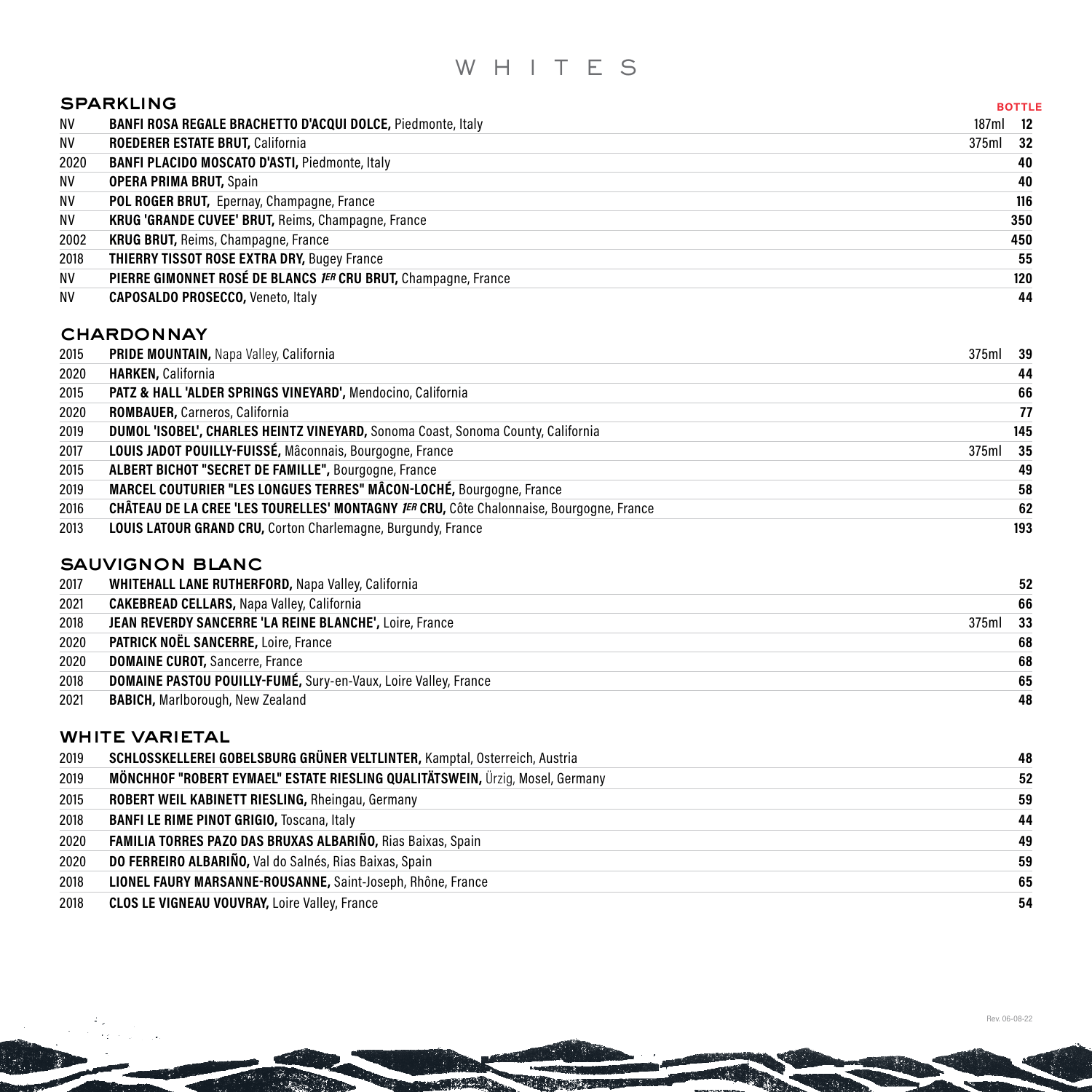## rosé

| <b>ROSÉ</b> |                                                                                       | <b>BOTTLE</b> |
|-------------|---------------------------------------------------------------------------------------|---------------|
| 2020        | <b>BODEGAS ANADAS CARE SOLIDARITY TEMPRANILLO-CABERNET SAUVIGNON, Cariñena, Spain</b> | 40            |
| 2019        | <b>FABRE EN PROVENCE, CÔTES DE PROVENCE, Provence, France</b>                         | 44            |
| 2020        | <b>DOMAINE DE NIZAS 'LES CLOS' SYRAH-GRENACHE NOIR-MOURVÈDRE, Languedoc, France</b>   | 48            |
| 2012        | E GUIGAL GRENACHE-CINSAULT-CLAIRETTE, TAVEL, Rhône, France                            | 50            |
| 2017        | <b>COPAIN 'TOUS ENSEMBLE', Mendocino County, California</b>                           | 52            |

# REDS

#### pinot noir

| 2019 | <b>A TO Z WINEWORKS, Oregon</b>                                                           | 45  |
|------|-------------------------------------------------------------------------------------------|-----|
| 2019 | <b>INTERCEPT BY CHARLES WOODSON, Monterey County, California</b>                          | 50  |
| 2021 | <b>KEN WRIGHT CELLARS, Willamette Valley, Oregon</b>                                      | 59  |
| 2020 | <b>BELLE GLOS 'CLARK &amp; TELEPHONE', Santa Maria Valley, California</b>                 | 65  |
| 2017 | <b>EYRIE "ESTATE" DUNDEE HILLS, Willamette Valley, Oregon</b>                             | 72  |
| 2017 | LUCIENNE "LONE OAK VINEYARD", Santa Lucia Highlands, Monterey, Central Coast, California  | 95  |
| 2019 | SEA SMOKE 'SOUTHING' ESTATE, Santa Rita Hills, Santa Barbara, Central Coast, California   | 225 |
| 2019 | <b>SEA SMOKE 'TEN' ESTATE, Santa Rita Hills, Santa Barbara, Central Coast, California</b> | 250 |

## domestic red

| 2019 | <b>RABBLE RED BLEND, Paso Robles, California</b>                                                | 48  |
|------|-------------------------------------------------------------------------------------------------|-----|
| 2019 | <b>REBELLIOUS RED BLEND, California</b>                                                         | 50  |
| 2016 | K VINTNERS "ROMA" CABERNET SAUVIGNON-SYRAH, River Rock Vineyard, Walla Walla Valley, Washington | 90  |
| 2018 | <b>PRIDE MOUNTAIN MERLOT, Napa County-Sonoma County, California</b>                             | 140 |
| 2018 | <b>STAGS LEAP WINERY PETITE SIRAH, Napa Valley, California</b>                                  | 68  |
| 2019 | <b>EARTHQUAKE BY MICHAEL DAVID ZINFANDEL, Lodi, California</b>                                  | 50  |

#### cabernet sauvignon

| 2019 | <b>ROBERT HALL, Paso Robbles, California</b>                    | 52                              |
|------|-----------------------------------------------------------------|---------------------------------|
| 2018 | <b>B.R. COHN, North Coast, California</b>                       | 53                              |
| 2018 | <b>L'ECOLE NO. 41, Columbia Valley, Washington</b>              | 56                              |
| 2020 | <b>DAOU, Paso Robles, California</b>                            | 58                              |
| 2018 | <b>QUILT, Napa Valley, California</b>                           | 60                              |
| 2019 | <b>PEJU, Napa Valley, California</b>                            | 65                              |
| 2020 | <b>AUSTIN HOPE, Paso Robles, California</b>                     | 85                              |
| 2019 | <b>TURNBULL, Napa Valley, California</b>                        | 94                              |
| 2018 | <b>POTT WINE, Napa Valley, California</b>                       | 155                             |
| 2017 | <b>STAGLIN FAMILY ESTATE, Rutherford-Napa Valley California</b> | 450                             |
| 2015 | <b>OPUS ONE, Napa Valley, California</b>                        | 550                             |
| 2018 | <b>DON MELCHOR 'PUENTE ALTO VINEYARD', Maipo Valley, Chile</b>  | Rated 100pts-James Suckling 185 |